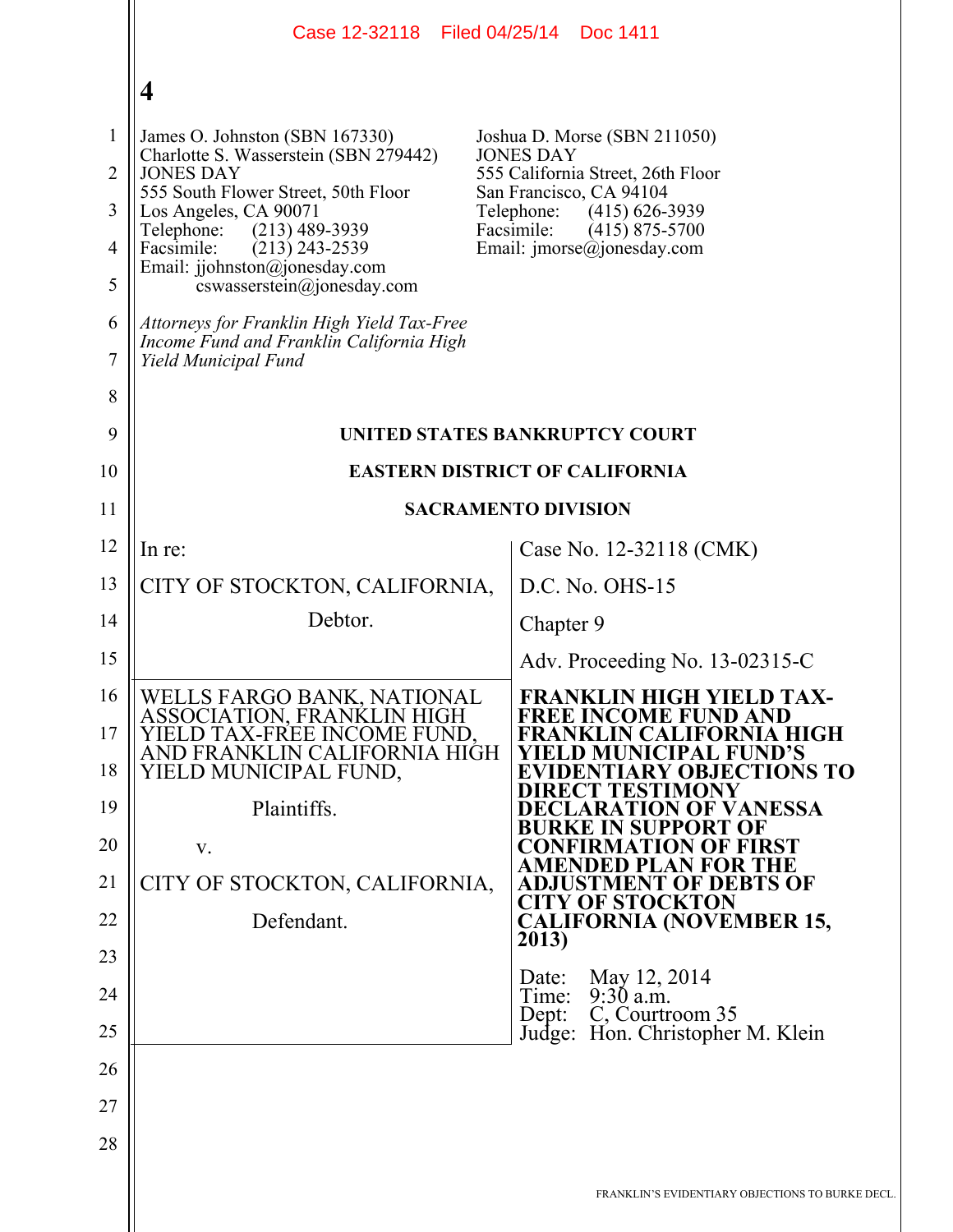## Case 12-32118 Filed 04/25/14 Doc 1411

Franklin High Yield Tax-Free Income Fund and Franklin California High Yield Municipal

Fund (collectively, "Franklin") respectfully submit the following evidentiary objections to the

3 *Direct Testimony Declaration of Vanessa Burke in Support of Confirmation of First Amended Plan* 

4 *for the Adjustment of Debts of City of Stockton, California (November 15, 2013)* [Docket No. 1366 /

Adv. Pro. Docket No. 61].

6

5

1

2

| $\overline{7}$ | PARAGRAPH OBJECTED TO                                                                              | <b>GROUNDS FOR OBJECTION</b>                                                                        |
|----------------|----------------------------------------------------------------------------------------------------|-----------------------------------------------------------------------------------------------------|
| 8              | As of June 30, 2013, the PFFs contained<br>4.<br>an aggregate \$34.4 million in cash. Most, if not | Franklin objects to the underlined statements in<br>this paragraph because they are speculative and |
| 9              | all, of this money is committed to the<br>development of future infrastructure projects.           | lack foundation. FED. R. EVID. 602. Franklin<br>also objects to the statements in this paragraph    |
| 10             | Available fund balances total approximately<br>\$4.9 million. However, given the relative          | because Ms. Burke's description of the EPS<br>report is not the best evidence of the contents of    |
| 11             | trickle of PFF collections, the City has only a<br>fraction of the funds it needs for required     | that document. FED. R. EVID. 1002.                                                                  |
| 12             | overall infrastructure improvements. According<br>to an econometric study completed by             |                                                                                                     |
| 13             | Economic & Planning Systems, Inc. in 2013,<br>based on the City's current general plan,            |                                                                                                     |
| 14             | entitlements, houses committed, and other<br>factors, the City's infrastructure needs over the     |                                                                                                     |
| 15             | next 25 years amount to over \$400 million. See<br>Exhibit A to the Declaration of Stephen Chase   |                                                                                                     |
| 16             | In Support Of City's Supplemental<br>Memorandum Of Law In Support Of                               |                                                                                                     |
| 17             | Confirmation Of First Amended Plan For The<br>Adjustment Of Debts Of City Of Stockton,             |                                                                                                     |
| 18             | California (November 15, 2013), at p. 85.<br>Without sufficient revenues being collected to        |                                                                                                     |
| 19             | fund the infrastructure, and given the City's<br>inability to issue new debt without a special     |                                                                                                     |
| 20             | revenue pledge, the City is currently<br>undertaking a comprehensive review of its                 |                                                                                                     |
| 21             | general plan, general plan elements,<br>development needs, developer agreements, and               |                                                                                                     |
| 22             | conducting rate studies to address the shortfall<br>in its infrastructure needs.                   |                                                                                                     |
| 23             | To the best of its knowledge, the City is<br>6.                                                    | Franklin objects to the underlined statements in                                                    |
| 24             | paying all of its post-petition debts as they<br>become due. If it did not, the City would no      | this paragraph because they are speculative and<br>lack foundation. FED. R. EVID. 602. Further,     |
| 25             | longer be able to operate. If the City did not<br>meet its payroll obligations as they become      | the italicized statements regarding Franklin's<br>alleged beliefs consist of inadmissible hearsay.  |
| 26             | due, for example, City employees would likely<br>cease coming to work. If the City did not pay     | FED. R. EVID. 801, 802. Franklin further<br>objects to the italicized statements because they       |
| 27             | its vendors, they would no longer do business<br>with the City. In sum, if the City were not to    | assume facts not in evidence and misstate<br>Franklin's arguments. FED. R. EVID. 602.               |
| 28             | pay its current bills as they became due, it<br>would be unable to provide basic services to       |                                                                                                     |
|                |                                                                                                    |                                                                                                     |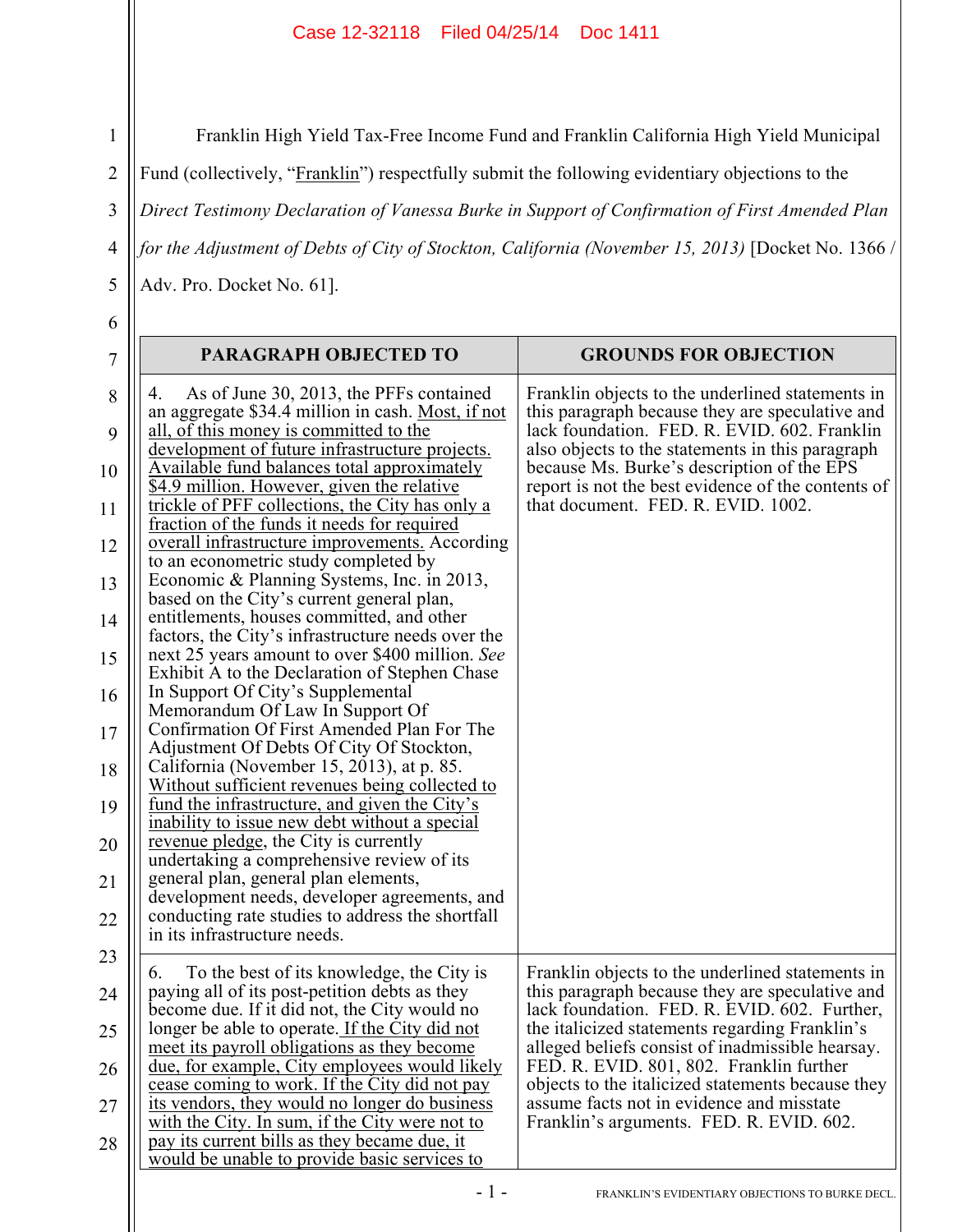## Case 12-32118 Filed 04/25/14 Doc 1411

| $\mathbf{1}$   |  |
|----------------|--|
| $\overline{2}$ |  |
| 3              |  |
| $\overline{4}$ |  |
| 5              |  |
| 6              |  |
| $\overline{7}$ |  |
| 8              |  |
| 9              |  |
| 10             |  |
| 11             |  |
| 12             |  |
| 13             |  |
| $1\Lambda$     |  |

| 6              |
|----------------|
| $\overline{7}$ |
| 8              |
| 9              |
| 10             |
| 11             |
| 12             |
| 13             |
| 14             |
| 15             |
| 16             |
| 17             |
| 18             |
| 19             |
|                |

| 1              | PARAGRAPH OBJECTED TO                                                                                                                             | <b>GROUNDS FOR OBJECTION</b>                                                                                                                         |
|----------------|---------------------------------------------------------------------------------------------------------------------------------------------------|------------------------------------------------------------------------------------------------------------------------------------------------------|
| $\overline{2}$ | the residents of Stockton. Franklin's allegation<br>that the City's payment of such debts unfairly<br>discriminates against Franklin reflects a   |                                                                                                                                                      |
| 3<br>4         | fundamental misunderstanding of the City's<br>function. Contrary to what Franklin may<br>believe, the City is not run for Franklin's              |                                                                                                                                                      |
| 5              | <i>benefit</i> . It is run for the benefit of its citizens.                                                                                       |                                                                                                                                                      |
| 6              | 8.<br>The City will continue to collect sales tax<br>revenues, real property tax revenues, user                                                   | Franklin incorporates herein its concurrently<br>filed Evidentiary Objections To The Direct                                                          |
| $\tau$         | utility tax revenues, and other taxes, fees, and<br>revenues following the Effective Date. These<br>revenues will enable the City to maintain and | <b>Testimony Declaration Of Robert Leland in</b><br><b>Support Of Confirmation Of First Amended</b><br>Plan For The Adjustment Of Debts Of City Of   |
| 8<br>9         | fund adequate municipal services, including<br>fire and police protection, as well as to satisfy                                                  | <i>Stockton, California (November 15, 2013)</i> with<br>respect to paragraph 10. Franklin objects to the                                             |
| 10             | the City's obligations to its creditors as<br>restructured pursuant to the Plan. As explained<br>in the Direct Testimony Declaration of Robert    | underlined statements in this paragraph because<br>they contain improper opinion testimony that is<br>not rationally based on Ms. Burke's perception |
| 11             | Leland being submitted concurrently, the<br>projections of these revenues in the City's                                                           | and is not helpful to clearly understand her<br>testimony or to determine a fact in issue. FED.                                                      |
| 12             | detailed long-range financial are sufficient to<br>meet these demands.                                                                            | R. EVID. 701.                                                                                                                                        |
| 13             | 10.<br>Franklin argues in its Pretrial Reply Brief                                                                                                | Franklin objects to this paragraph in its entirety                                                                                                   |
| 14             | ("Franklin Reply") that because the City "has<br>recorded its liability under the Agreements<br>as 'long term debt' in its audited financial      | because it purports to address whether the<br>Agreements should be characterized as leases<br>for bankruptcy purposes, and testimony in that         |
| 15<br>16       | statements," while it "has accounted for its<br>liability in respect of actual leases as 'operating                                               | regard is no longer relevant. FED. R. EVID.<br>401, 402. Franklin objects to the underlined                                                          |
| 17             | leases' in its audited financial statements and<br>reports," the Agreements must be secured<br>financing transactions, and not leases. Franklin   | statements in this paragraph because they<br>contain improper opinion testimony that is not<br>rationally based on Ms. Burke's perception and        |
| 18             | Reply, at 8. These statements are misleading, at<br>best, and completely ignore the complicated                                                   | is not helpful to clearly understand her<br>testimony or to determine a fact in issue. FED.                                                          |
| 19             | web of standards and regulations that dictate<br>how the Agreements must be recorded. How a                                                       | R. EVID. 701. Franklin further objects to the<br>italicized statements because they assume facts                                                     |
| 20             | particular "lease" is accounted for in the City's<br>financial statements depends upon a multi-                                                   | not in evidence and misstate Franklin's<br>arguments. FED. R. EVID. 602.                                                                             |
| 21             | pronged test that is derived from a number of<br>sources, including GAAP, GASBS No. 13                                                            |                                                                                                                                                      |
| 22             | <b><i><u>Accounting for Operating Leases with</u></i></b><br>Scheduled Rent Increases), Financial                                                 |                                                                                                                                                      |
| 23             | <b>Accounting Standards Board Statement</b><br>(FASBS) No. 13 ( <i>Accounting for Leases, as</i>                                                  |                                                                                                                                                      |
| 24             | <i>amended and interpreted</i> ), National Council on<br>Government Accounting (NCGA) Statement 1,<br>and others. Based on these accounting       |                                                                                                                                                      |
| 25             | standards, a given lease may be required to be<br>accounted for as an operating lease, a capital                                                  |                                                                                                                                                      |
| 26             | lease, or long-term debt (not to mention<br>numerous sub-classifications, including sales                                                         |                                                                                                                                                      |
| 27             | type, direct financing type, leverage type, and<br>others). Thus, contrary to Franklin's                                                          |                                                                                                                                                      |
| 28             | implication, the City does not just universally                                                                                                   |                                                                                                                                                      |
|                |                                                                                                                                                   |                                                                                                                                                      |